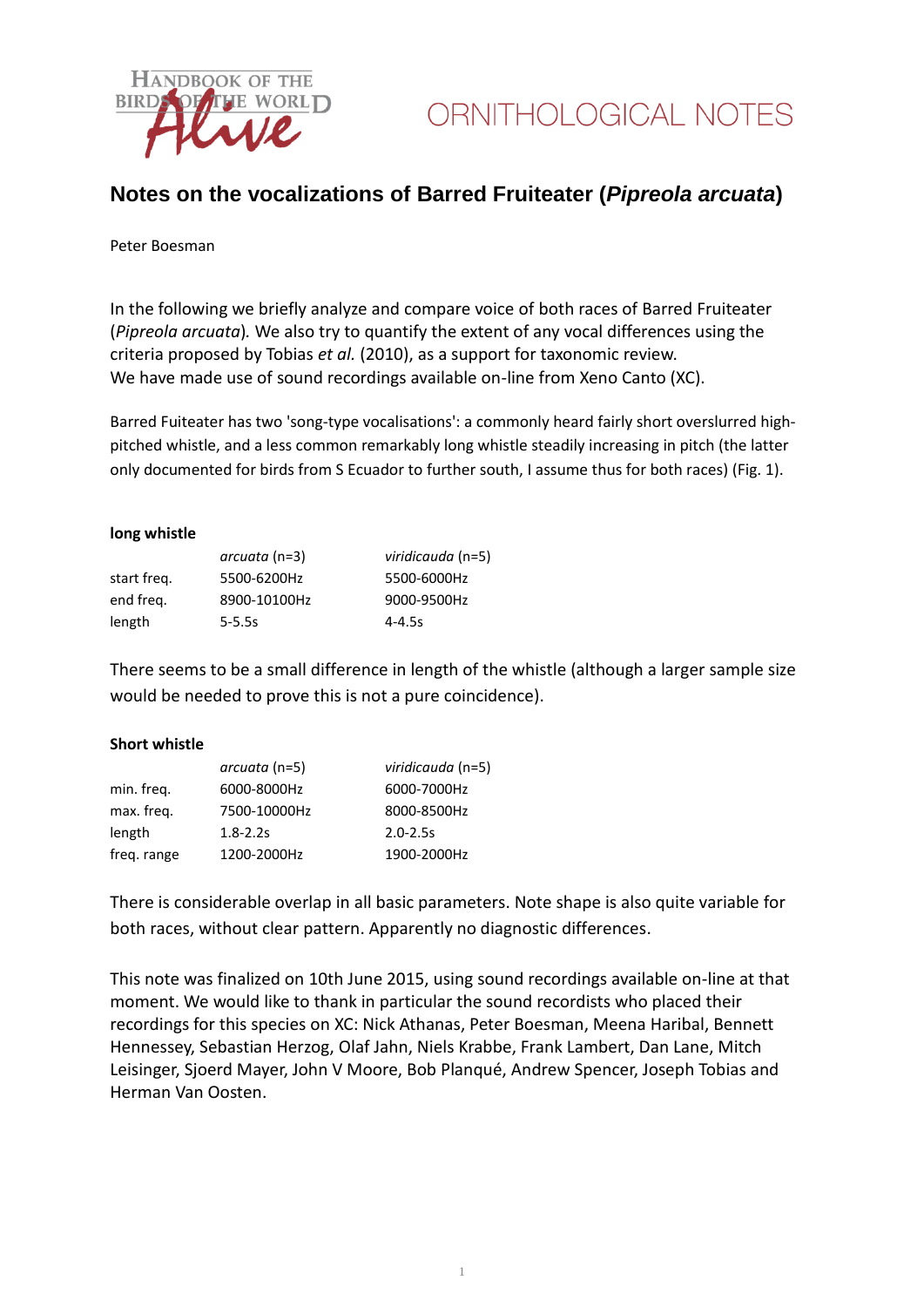**HANDBOOK OF THE** E WORLD **BIRD** 

# ORNITHOLOGICAL NOTES



Figure 1: from top to bottom: example of long whistle of *arcuata, viridicauda*, short whistle of *arcuata, viridicauda.*